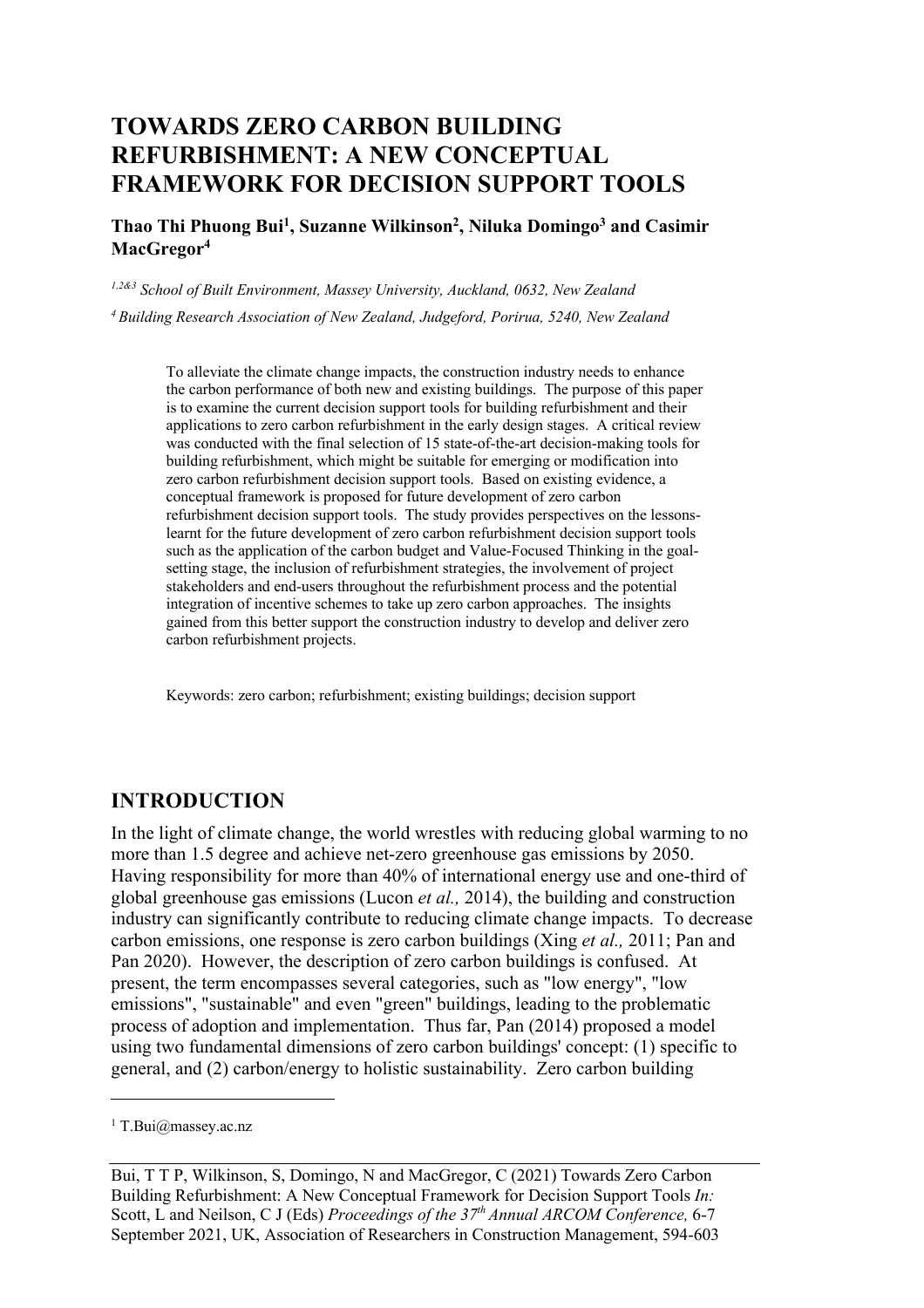includes the reduction of operational and embodied carbon throughout the whole life cycle of the building. To achieve net-zero carbon target by 2050, many existing buildings will need to be upgraded, refurbished or renewed as much of the current existing building stock will still be in use in 2050. This study focuses on refurbishing buildings to reduce the highest level of carbon reduction. The term "refurbishment", which represents a "modification and improvement to an existing building to bring it up to an acceptable condition" (ISO 2010; BS\_EN 15978 2011). Vilches *et al. (*2017) define the building refurbishment boundaries according to BS-EN 15978: 2011 and EN 15804:2012. These boundaries are the production of new components, transport of new components, construction as part of the refurbishment process, waste management and end-of-life of the substituted and remaining existing building components. Building refurbishment towards the concept of zero carbon buildings defined above is called "zero carbon refurbishment".

Successful zero carbon refurbishment for existing buildings can be attained if effective decisions are made throughout the refurbishment process. Over the years, researchers have paid attention to the design and development of decision support tools to aid the optimal refurbishment solutions (Jensen and Maslesa 2015; Li and Froese 2017; Gade *et al.,* 2018; Serrano-Jiménez *et al.,* 2021). Several systematic reviews of decision support tools have been undertaken in academic studies (Thuvander *et al.,* 2012; Ferreira *et al.,* 2013). The latest review was conducted by Nielsen *et al. (*2016), which provided a state-of-the-art overview of the development of decision support tools in the pre-design and design stages. The authors have identified 43 decision support tools that are applicable in the pre-design and design phase of renovation projects. This view has shown a constant improvement of decision support tools for building refurbishment from the mid-1990s until 2015. However, most of them were designed for sustainable building renovation. The review was also limited to refurbishment strategies, which characterised distinctive levels of building refurbishment, depending on each urban and socio-economic context from different countries (Li *et al.,* 2017; Penna *et al.,* 2019). Apart from a hierarchical process towards zero carbon refurbishment for buildings established by Xing *et al. (*2011), there is a limited number of simple and holistic decision support tools that can address zero carbon problems for existing buildings. Making decisions about the refurbishment of buildings and the incorporation of net-zero carbon target are more difficult as decision-makers must deal with a combination of zero carbon problems and constraints and limitations. This paper examines the present decision support tools for building refurbishment in the early design stages and determines lessons-learnt for developing zero carbon refurbishment decision support tools.

# **METHODOLOGY**

A critical literature review has been undertaken to assess, critique, and synthesise the literature on decision support for building refurbishment in a way that facilitates a new conceptual framework for future zero carbon refurbishment decision support tools. The critical literature review search strategy used the keywords: "building refurbishment" OR "building renovation" OR "building retrofit" AND "decision making" OR "decision support" in the title, keywords, and abstract fields via Scopus database to ascertain the relevant literature within the scope of the review. Scopus was chosen for the document search because it is the most present, influential, allinclusive, and broadly used by academic researchers for peer-reviewed literature (Falagas *et al.,* 2007). Initially, 160 papers including articles, review, book chapters, conference papers published in English from 2016 to 2021 were found. Then, the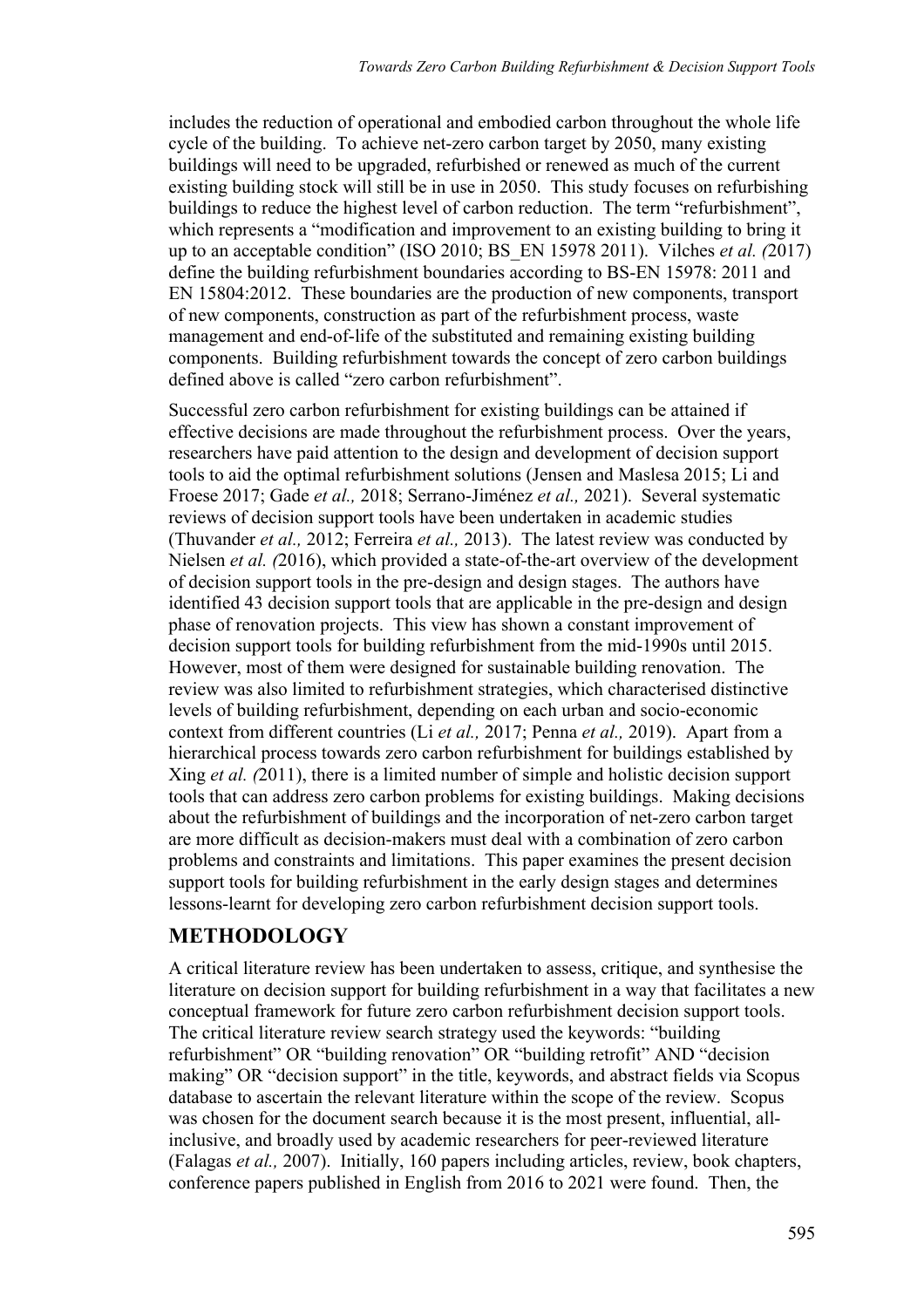mainstream chosen for reviewing included top-ranking journals and conferences in the construction field ranked by Scimago Journal and Country Rank (e.g., Building and Environment), publishing the largest number of papers in the research context. 80 papers were examined and evaluated by reading abstracts to confirm that they were relevant to the research scope, which was limited to the decision making in the early design stages including pre-design and design phases. The final selection included 15 state-of-the-art decision-making tools. The reviewed decision support tools were analysed according to six themes: country, target users, types of buildings, functionality, assessment methods and methodology.

# **RESULT**

The decision support tools are defined as mechanisms or approaches that can assist decision-makers, such as building clients and other building stakeholders, to make informed decisions related to building projects (Nielsen *et al.,* 2016; Jensen *et al.,*  2018). Literature shows that there is a continuous development of decision support tools in the last five years. The reduced version of the up-to-date decision support tools review, categorised according to target users, types of buildings, and functionality is illustrated in Table 1. Aside from those designed in the US, Canada and China, many decision support tools were developed in Europe. European policies have advocated the refurbishment of the existing building stock towards the sustainable development, as demonstrated in the Directive (EU) 2018/844 (European Commission 2018). There were no decision support tools for building refurbishment in Oceania. The majority of tools were designed to support the decision-making for residential buildings rather than other building types. In the past, most of decision support tools were targeted at decisions and evaluation on individual refurbishment projects whilst the current trend moved from individual buildings into multi-buildings (Gade *et al.,* 2018; He *et al.,* 2019; Salvia *et al.,* 2021). The tools were primarily generating and ranking refurbishment solutions and evaluating the economic benefits during the design stage, targeting a group of building professional users who had experience in building energy and cost modelling. Only Kamari *et al. (*2017) developed a new simplified holistic sustainability decision-making support framework, which could be used by non-professional building users in any stages throughout the refurbishment project life cycle.

In view of assessment methods and methodology, many of the designed tools were focused on sustainability, with at least one or two sustainable dimensions such as environment, economy and society. A combination of Life Cycle Costing and Life Cycle Assessment methods was proposed for measuring two sustainability aspects including economy and environment. Details of the methodology used for the development of decision support tools is demonstrated in Table 2. Considering the environmental dimension, both operational and embodied carbon emissions had been assessed in the process of choosing improvement options (Olsson *et al.,* 2016). Whereas Net Present Value and the Global Cost calculated by analysis were predominantly used to appraise the economic sustainability of various design alternatives (Guardigli *et al.,* 2018; He *et al.,* 2019; Penna *et al.,* 2019). Nonetheless, most of the tools have taken environmental and economic aspects as the main concerns, the social aspect has mostly been overlooked. In fact, Serrano-Jiménez *et al. (*2021) considered both impacts and benefits of the refurbishment applications through a procedure of quantifying and weighting multiple social, technical, and economic variables, whilst Kamari *et al. (*2017) engaged the involvement of multistakeholders and end-users through the application of Soft Systems Methodologies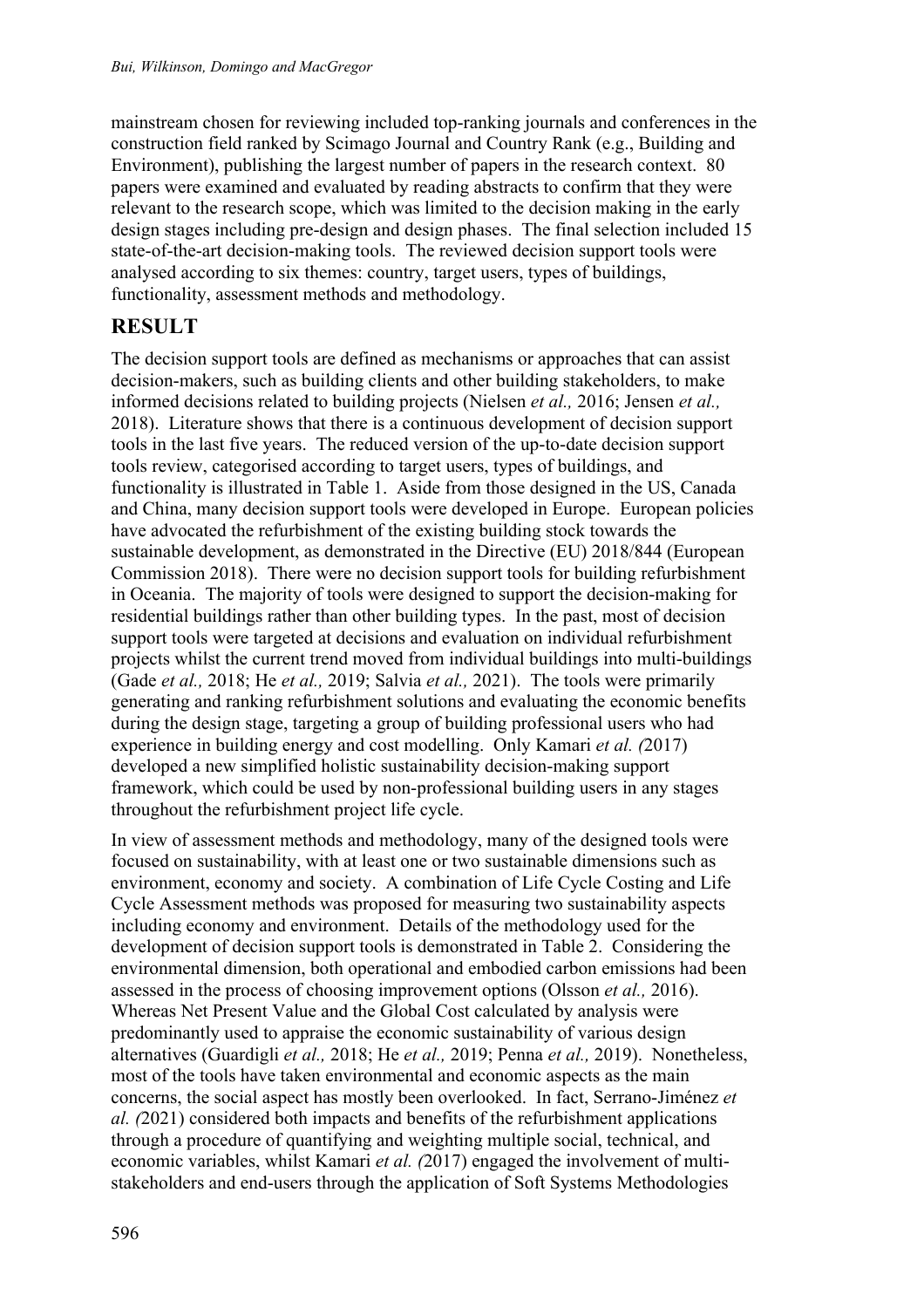with Value-Focused Thinking. Although scholars have attempted to deal with the social issue by setting social criteria and additional parameters, social issues have remained on the fringe of mainstream practice (Jensen *et al.,* 2018).

*Table 1: Summary of key findings from the review of up-to-date decision-making tools*

| Tools                                   | Types of<br>buildings                          | Target users             | Functionality                                                                                                                                                               |
|-----------------------------------------|------------------------------------------------|--------------------------|-----------------------------------------------------------------------------------------------------------------------------------------------------------------------------|
| <b>BECEREN</b><br>(Olsson et al., 2016) | Residential<br>buildings                       | Multi-decision<br>makers | Provide alternative improvement options<br>and renovation measures, evaluate<br>different improvement options                                                               |
| (Seddiki et al., 2016)                  | Masonry<br>buildings                           | Multi-decision<br>makers | Rank different thermal renovation<br>solutions                                                                                                                              |
| (Jafari and Valentin<br>2017)           | Residential<br>buildings                       | Homeowners               | Calculate the economic benefits of energy<br>retrofitting, determine the optimum<br>retrofitting budget, select the optimum<br>energy retrofitting strategy                 |
| (Kamari et al., 2017)                   | All types of<br>buildings                      | Relevant<br>stakeholders | Audit, develop and assess building<br>renovation performance. Support<br>decision-making during the project's life<br>cycle                                                 |
| SWAHO<br>(Li and Froese 2017)           | Residential<br>buildings                       | Homeowners               | Enable trade-offs among renovation<br>actions based on the homeowner's<br>perception of sustainability                                                                      |
| <b>REDIS</b><br>(Gade et al., 2018)     | School<br>buildings                            | Danish<br>municipality   | Support the building owners in choosing<br>which buildings to renovate within a<br>building portfolio, or which renovation<br>actions to initiate across multiple buildings |
| (Li et al., 2018)                       | Multi-story<br>residential<br>buildings        | Relevant<br>stakeholders | Select low-carbon refurbishment solutions<br>for multi-story residential buildings in<br>high-density subtropical cities                                                    |
| (Guardigli et al.,<br>2018)             | Public housing<br>stocks                       | Investors                | Assess different renovation strategies,<br>evaluate the economic sustainability of<br>various design alternatives                                                           |
| (He et al., 2019)                       | Multi-<br>buildings                            | Investors                | Optimise energy efficiency retrofit<br>investment in numerous buildings under<br>financing budgetary restraint                                                              |
| NovaDM                                  | Large-scale                                    | Designers                | A constraint-based renovation design                                                                                                                                        |
| (Kamari et al., 2019)                   | residential<br>buildings and<br>social housing |                          | support                                                                                                                                                                     |
| Klimakit model                          | Social                                         | Multi-decision           | A tool for promoting the energy                                                                                                                                             |
| (Penna et al., 2019)                    | housings                                       | makers                   | refurbishment of social housing                                                                                                                                             |
| (Napoli et al., 2020)                   | Public<br>buildings                            | Multi-decision<br>makers | Support the decision process of regional or<br>local authorities in the context of a large<br>number of energy retrofitting actions of<br>public buildings                  |
| <b>PARADIS</b>                          | Residential                                    | Designers                | Support informed decision making for                                                                                                                                        |
| (Kamari et al., 2021)                   | buildings                                      |                          | optimal renovation scenario design                                                                                                                                          |
| (Serrano-Jiménez et<br>al., 2021)       | Residential<br>buildings                       | Housing<br>managers      | Select feasible and sustainable housing<br>renovation strategies                                                                                                            |
| PrioritEE toolbox                       | Public                                         | Local                    | A web-application Decision Support Tool                                                                                                                                     |
| (Salvia et al., 2021)                   | buildings                                      | decision-<br>makers      | for comparing and ranking a portfolio of<br>energy interventions                                                                                                            |

These findings suggest that refurbishment project goals should be based on construction stakeholders and end-users' perspectives and consider wider aspects such as benefits and impacts of refurbishment projects, aside with sustainable aspects.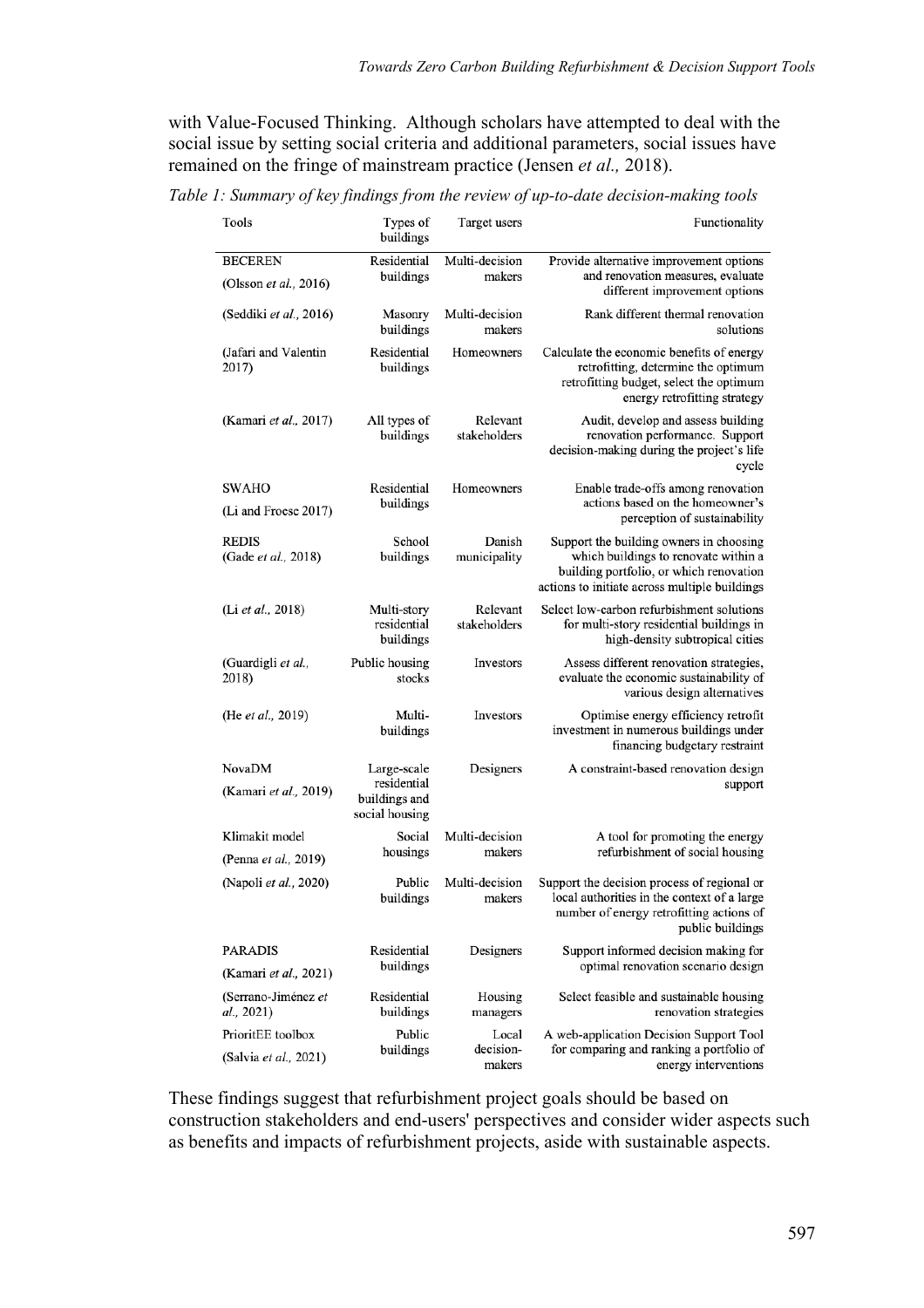| Tools                                      | Methodology                                                                                                                                                           |
|--------------------------------------------|-----------------------------------------------------------------------------------------------------------------------------------------------------------------------|
| BECEREN (Olsson et al., 2016)              | Case studies. LCC and LCA approaches                                                                                                                                  |
| (Seddiki et al., 2016)                     | Delphi, Swing and PROMETHEE methods, and Graphical<br>Analysis for Interactive Aid (GAIA)                                                                             |
| (Jafari and Valentin 2017)                 | Building energy simulation: eQuest. LCC formulation                                                                                                                   |
| (Kamari et al., 2017)                      | Literature review, individual and focus group interviews, and<br>application of Soft Systems Methodologies (SSM) with Value<br>Focused Thinking (VFT)                 |
| SWAHO (Li and Froese 2017)                 | A design science method                                                                                                                                               |
| REDIS (Gade et al., 2018)                  | A design science method                                                                                                                                               |
| (Li et al., 2018)                          | Identify sustainable refurbishment solutions, assess emission<br>reductions. develop system process, validate with industry<br>experts                                |
| (Guardigli et al., 2018)                   | Evaluate the economic sustainability of various design<br>alternatives with the net present value (NPV) and the global<br>cost(GC)                                    |
| (He et al., 2019)                          | Use a multi-objective optimization model. Validate the model<br>with 27 buildings of non-governmental organisations                                                   |
| NovaDM (Kamari et al., 2019)               | The IDEF5 methodology for knowledge engineering and<br>ontology development                                                                                           |
| Klimakit model (Penna et al.,<br>2019)     | Literature review, workshops, economic analysis based on Net<br>Present Value (NPV)                                                                                   |
| (Napoli et al., 2020)                      | Collect database of the building stock, develop of the multi-<br>criteria model, apply ELECTRE TRI-nC method, sort the<br>energy retrofitting actions into categories |
| PARADIS (Kamari et al., 2021)              | Building Information Modelling (BIM) based decision support<br>system                                                                                                 |
| (Serrano-Jiménez et al., 2021)             | Apply an iterative design process based on data and experiences<br>from two case studies                                                                              |
| PrioritEE toolbox (Salvia et al.,<br>2021) | Literature review, using national database, develop a web-based<br>application, test in five local pilots                                                             |

*Table 2: Summary of methodology used in developing up-to-date decision-making tools*

 $\overline{a}$   $\overline{a}$   $\overline{a}$   $\overline{a}$   $\overline{a}$   $\overline{a}$ 

The review has demonstrated new decision support tools, which had additional parameters such as impacts and benefits of the refurbishment suggestions, and/or apply for a specific situation in different nations. This might be because these tools were designed for definite purposes and practical cases. Some tools were not available for use online or with local languages and databases. Thus, even though there were many tools developed in the past with the same functionalities, researchers have intended to create new tools based on existing theoretical foundations, making them more suitable in different contexts. The literature showed that there is a lack of tools to support decision-making processes in the early stages for building refurbishment specifically towards zero carbon target.

# **DISCUSSION**

The development of zero carbon refurbishment and decision support tools for building refurbishment was critically examined. A new conceptual framework for the future development of zero carbon refurbishment tools is recommended based upon the analysis and is provided in Fig 1. Overall, the development of the conceptual framework for zero carbon refurbishment is based on the theoretical framework of the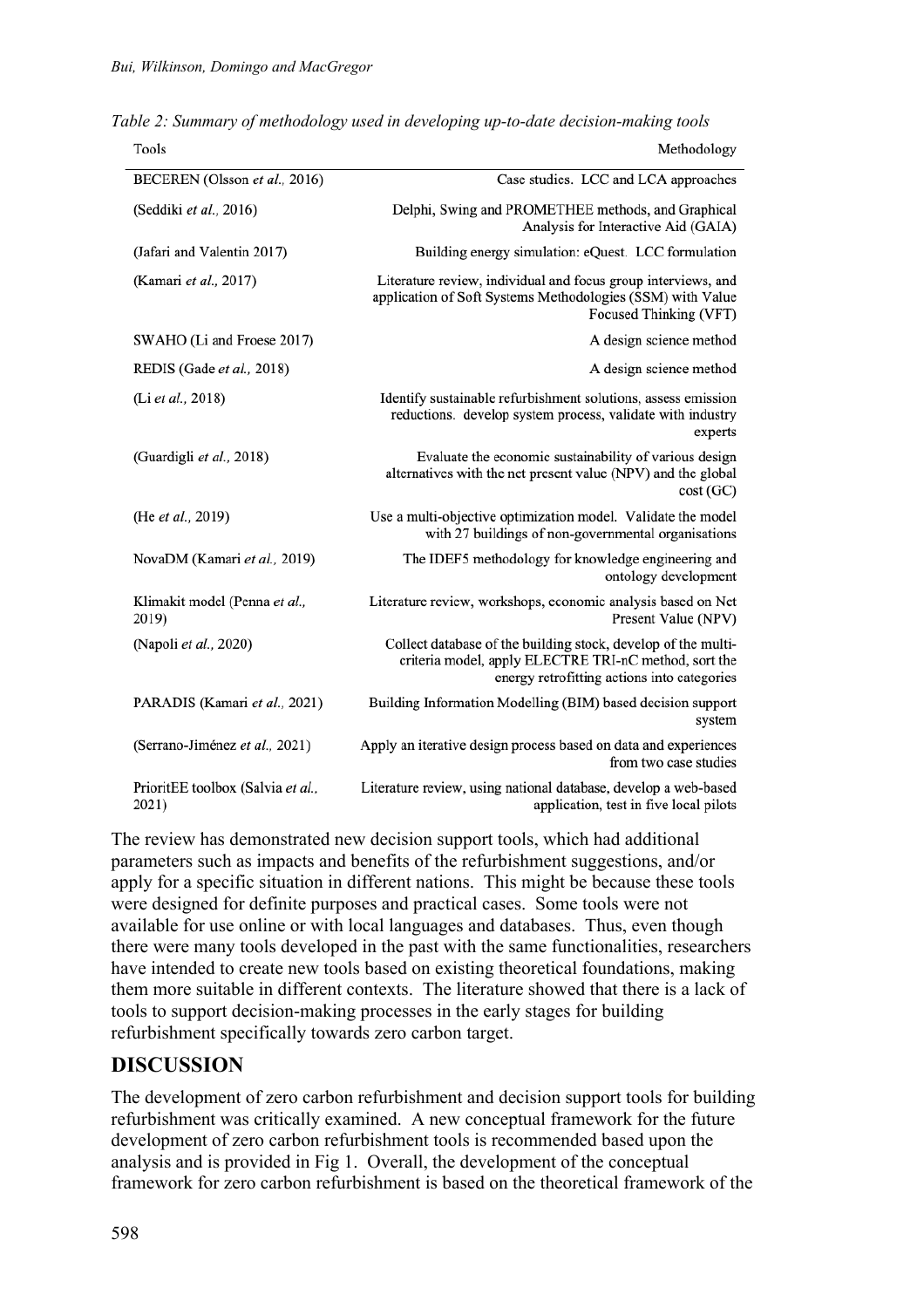refurbishment process in the early stages, including five main parts: (a) Goal setting; (b) Building diagnostics; (c) Refurbishment strategies; (d) Refurbishment actions; (e) Performance evaluation. For zero carbon refurbishment projects, there is a need to examine the carbon measurement and performance, employ the refurbishment strategies towards zero carbon, engage with construction stakeholders and end-users, and consider the incentive schemes in a way that enable maximum the carbon reduction.



*Fig 1: A conceptual framework for future zero carbon decision support tools*

#### **Setting the right goal**

Setting the right goals is the first step in the refurbishment process (Ferreira *et al.,*  2013; Nielsen *et al.,* 2016). For zero carbon refurbishment project to be successful, a building's life cycle carbon performance must be integrated with other project criteria, particularly clients' requirements and stakeholders' values. The concept of Value-Focused Thinking introduced by Keeney (1992), with the emphasis on the goal-setting aspect of the decision-making process, has been applied in a few recent decision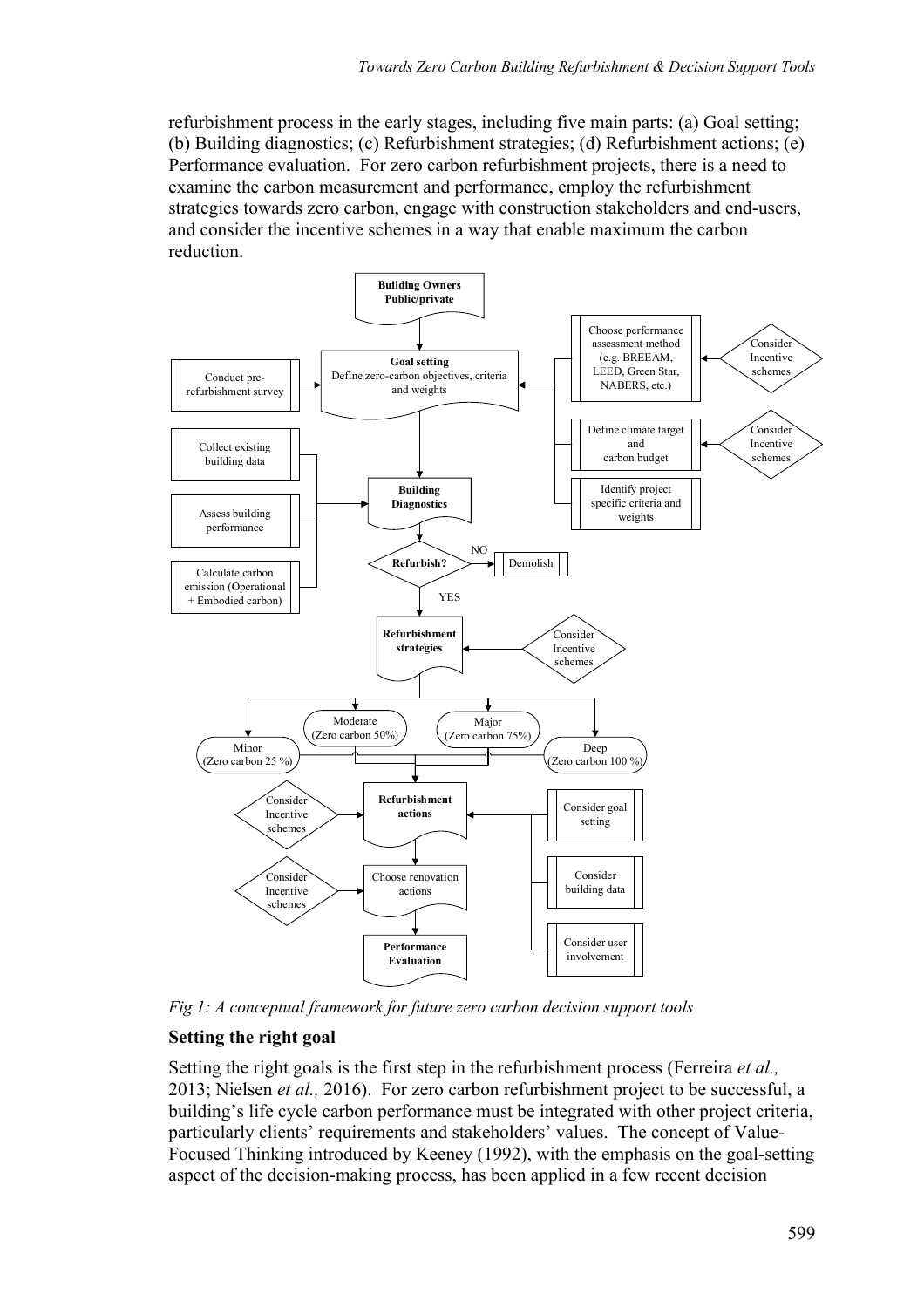support tools because it promoted the uptake of sustainable building renovation while satisfying the client's preferences and requirements (Olsson *et al.,* 2016; Kamari *et al.,*  2017; Gade *et al.,* 2018). As such, an implication for the future development of new decision support tools for zero carbon refurbishment projects is using Value-Focused Thinking as a fundamental basis to identify project criteria and weights. Moreover, there is potential for the use of carbon budgets for individual buildings suggested by Chandrakumar *et al. (*2020), to help define the carbon performance goal in decision support tools for zero carbon refurbishment. A meaningful zero carbon refurbishment decision support tool should consider the carbon impact of its building in order to achieve net-zero carbon target by 2050.

#### **Renovation strategies**

Research on zero-carbon strategies for building refurbishment is limited. In the UK, Xing *et al. (*2011) established a hierarchical process towards zero carbon buildings refurbishment. Nevertheless, this concept may not be applicable in all building types as Dotzler *et al. (*2018) argued that it might be more efficient to refurbish the building services in the first place. Different countries may adopt different renovation strategies, for example, the UK has committed with decarbonising British electricity, and as a result, carbon emissions from electricity have fallen 46% in the three years to June 2016 (Staffell 2017). Recently, partial or over-time refurbishment strategies seem to be a trend in some nations towards sustainable refurbishment (Jensen *et al.,*  2018). For zero carbon refurbishment, long-term strategies also need to be established with regard to partial refurbishment, particularly the carbon budget can be established (e.g., 25%, 50%, 75%, 100% carbon reduction) in the early stages and achieved over time.

#### **User-centred refurbishment process**

User-involvement in the decision-making process is critical for bridging the "energy performance gap" and improving occupant well-being (Ma *et al.,* 2012). However, in the early phases of a refurbishment project, the involvement of end-users is often ignored before making final decisions (Jensen and Maslesa 2015). Prior to the work of Li *et al. (*2018), which reflected user-habits and methods of assessing emission reduction in the process of selecting refurbishment solutions, the role of end-users was largely unknown. Users should be involved in both goal setting and choosing refurbishment stages, aiming to generate appropriate refurbishment actions. For example, a biomass boiler can be a good selection in the case of low levels of user dependency (Kesidou and Sorrell 2018). Future decision-making tools must be able to consider user-involvement throughout the refurbishment process.

#### **The potential of integrating incentive schemes in future decision support tools**

One criticism of the literature is that there are many decision-support approaches and tools available while the uptake of high-performance building renovation is very low. For example, despite much of the previous research has aimed at developing more sophisticated Life Cycle Costing models and tools, Gluch *et al. (*2018) claimed that managers' interest in these refinements seems limited. Government incentives, rewards, and tax policies could potentially drive consumer's and developer's decisions towards low-carbon building interventions. Penna *et al. (*2019) has encompassed the public incentives in the decision support tool to reduce the payback period and increase the cost-effectiveness of the refurbishment solutions. A robust energy intervention selection framework could be used to integrate set of government policies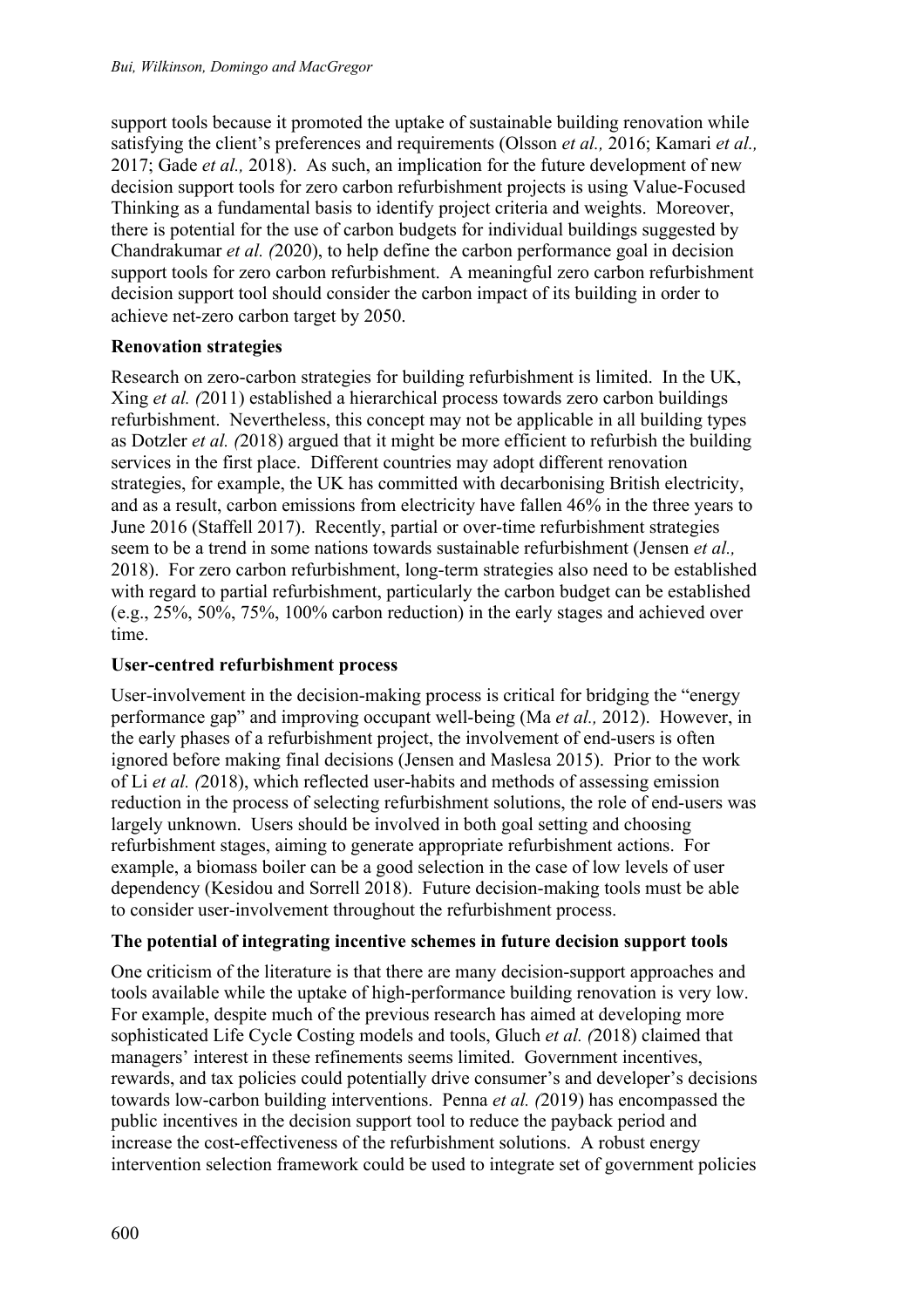and practices (Perera *et al.,* 2018). Such interventions should be integrated in decision support tools to drive users to make zero-carbon decisions for refurbishment projects.

## **CONCLUSIONS**

This study set out to examine the current application of decision tools to zero carbon refurbishment for existing buildings. The literature review showed how future zero carbon decision-making tools can be developed to better support building professionals in the process of building refurbishment. The findings provide a new understanding of decision support mechanisms for zero carbon refurbishment projects. The analysis of the climate change target and carbon budget undertaken here, has extended our knowledge of setting the right goal for zero carbon refurbishment projects. The involvement of project stakeholders and end-users in the building refurbishment process is supported by the current findings. When zero carbon targets are considered in the project goal and criteria, there is a need for a balance among stakeholder's values, end-users' interaction and benefits, and other project requirements. Developing acceptable specific refurbishment strategies for the zerocarbon refurbishment project is required, especially partial refurbishment strategies that can be established and achieved over time. The integration of incentives schemes is possible to take up zero-carbon approaches. Tools are created to not only support decision-makers but also encourage them to lead the uptake of zero carbon projects. Overall, this research provides implications for the future development of zero carbon refurbishment decision support tools, better assisting the building sector to develop and deliver zero carbon refurbishment projects. However, being limited to empirical data, the study lacks practical implications for specific building situations. Further experimental investigations are needed to evaluate the proposed framework through the development and implementation of case studies.

### **REFERENCES**

- Chandrakumar, C, McLaren, S J, Dowdell, D and Jaques, R (2020) A science-based approach to setting climate targets for buildings: The case of a New Zealand detached house, *Building and Environment*, **169**, 106560.
- Dotzler, C, Botzler, S, Kierdorf, D and Lang, W (2018) Methods for optimising energy efficiency and renovation processes of complex public properties, *Energy and Buildings*, **164**, 254-265.
- BS\_EN 15978: 2011 (2011) *Sustainability of Construction Works, Assessment of Environmental Performance of Buildings, Calculation Method*.
- European Commission (2018) Directive (EU) *2018/844 of the European Parliament on the Energy Performance of Buildings and Energy Efficiency,* Official Journal of the European Union.
- Ferreira, J, Pinheiro, M D and Brito, J D (2013) Refurbishment decision support tools review-Energy and life cycle as key aspects to sustainable refurbishment projects, *Energy Policy*, **62**, 1453-1460.
- Gade, A N, Larsen, T S, Nissen, S B and Jensen, R L (2018) REDIS: A value-based decision support tool for renovation of building portfolios, *Building and Environment*, **142**, 107-118.
- Gluch, P, Gustafson, M, Baumann, H and Lindahl, G (2018) From Tool-making to tool-usingand-back: Rationales for adoption and use of LCC, *International Journal of Strategic Property Management*, **22**(3), 179-190.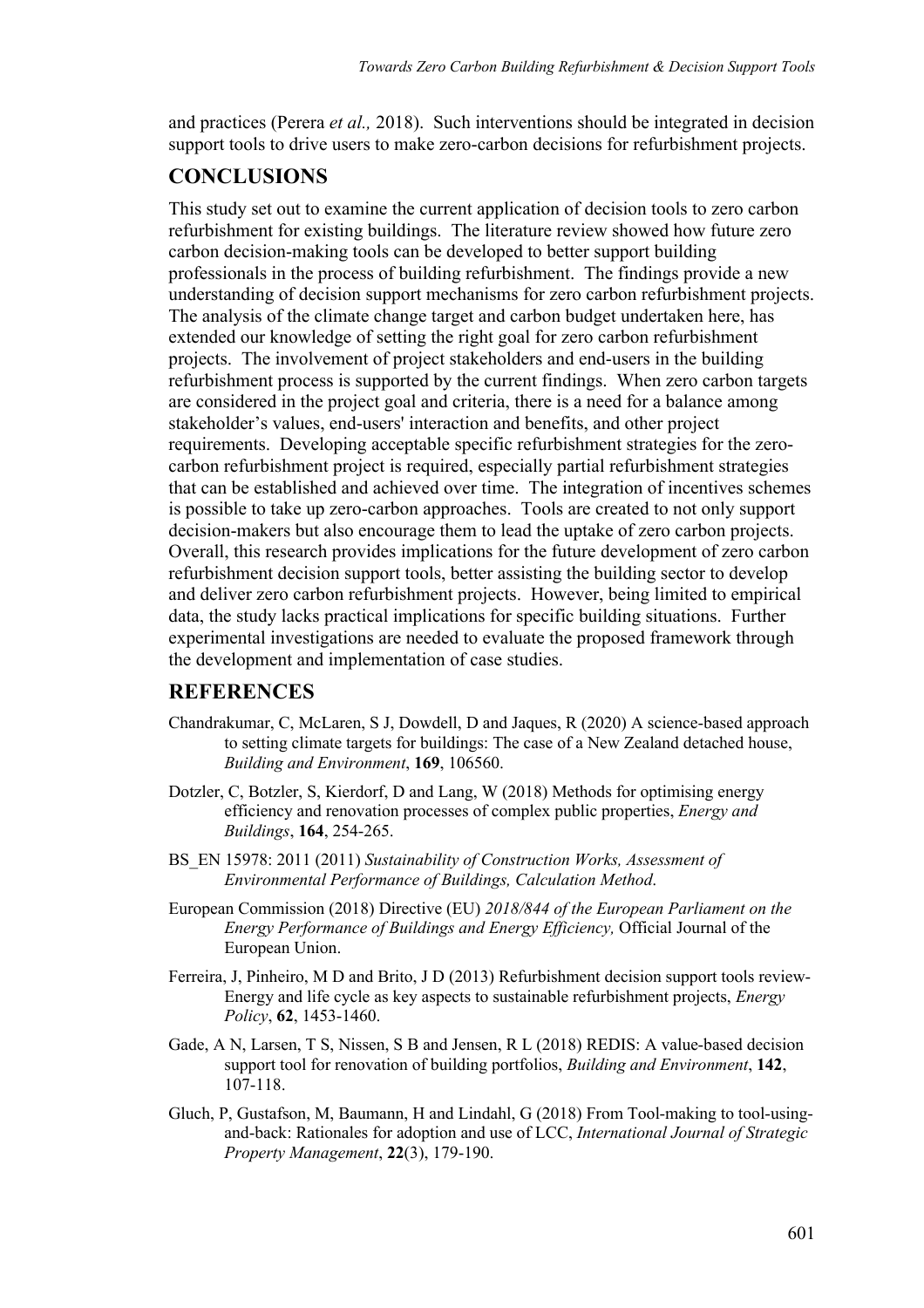- Guardigli, L, Bragadin, M A, Della Fornace, F, Mazzoli, C and Prati, D (2018) Energy retrofit alternatives and cost-optimal analysis for large public housing stocks, *Energy and Buildings*, **166**, 48-59.
- He, Y, Liao, N, Bi, J and Guo, L (2019) Investment decision-making optimization of energy efficiency retrofit measures in multiple buildings under financing budgetary restraint, *Journal of Cleaner Production*, **215**, 1078-1094.
- ISO 21931-1 (2010) *Sustainability in Building Construction Framework for Methods of Assessment of the Environmental Performance of Construction Works, Part 1: Buildings*, Geneva: International Organization for Standardization.
- Jafari, A and Valentin, V (2017) An optimization framework for building energy retrofits decision-making, *Building and Environment*, **115**, 118-129.
- Jensen, P A and Maslesa, E (2015) Value based building renovation A tool for decisionmaking and evaluation, *Building and Environment*, **92**, 1-9.
- Jensen, P A, Maslesa, E and Brinkø Berg, J (2018) Sustainable building renovation: Proposals for a research agenda, *Sustainability*, **10**, 4677.
- Kamari, A, Corrao, R and Kirkegaard, P H (2017) Sustainability focused decision-making in building renovation, *International Journal of Sustainable Built Environment*, **6**(2), 330-350.
- Kamari, A, Kirkegaard, P H and Leslie Schultz, C P (2021) PARADIS A process integrating tool for rapid generation and evaluation of holistic renovation scenarios, *Journal of Building Engineering*, **34**, 101944.
- Kamari, A, Schultz, C P L and Kirkegaard, P H (2019) Constraint-based renovation design support through the renovation domain model, *Automation in Construction*, **104**, 265- 280.
- Keeney, R L (1992) *Value-Focused Thinking: A Path to Creative Decision-Making 1st Edition*, Harvard, Mass.: Harvard University Press.
- Kesidou, S L and Sorrell, S (2018) Low-carbon innovation in non-domestic buildings: The importance of supply chain integration, *Energy Research and Social Science*, **45**, 195- 213.
- Li, J, Ng, S T and Skitmore, M (2018) Developing a decision aid for selecting low-carbon refurbishment solutions for multi-story residential buildings in subtropical cities, *Energy and Buildings,* **158**, 1724-1735.
- Li, P and Froese, T M (2017) A green home decision-making tool: Sustainability assessment for homeowners, *Energy and Buildings*, **150**, 421-431.
- Lucon, O, Ürge-Vorsatz, D, Zain Ahmed, A, Akbari, H, Bertoldi, P, Cabeza, L F, Eyre, N, Gadgil, A, Harvey, L D D, Jiang, Y, Liphoto, E, Mirasgedis, S, Murakami, S, Parikh, J, Pyke, C and Vilariño, M V (2014) Buildings, *In*: *Climate Change 2014: Mitigation of Climate Change*, Contribution of Working Group III to the Fifth Assessment Report of the Intergovernmental Panel on Climate Change Cambridge: University Press.
- Ma, Z, Cooper, P, Daly, D and Ledo, L (2012) Existing building retrofits: Methodology and state-of-the-art, *Energy and Buildings*, **55**, 889-902.
- Napoli, G, Bottero, M, Ciulla, G, Dell'Anna, F, Figueira, J R and Greco, S (2020) Supporting public decision process in buildings energy retrofitting operations: The application of a Multiple Criteria Decision Aiding model to a case study in Southern Italy, *Sustainable Cities and Society*, **60**, 102214.